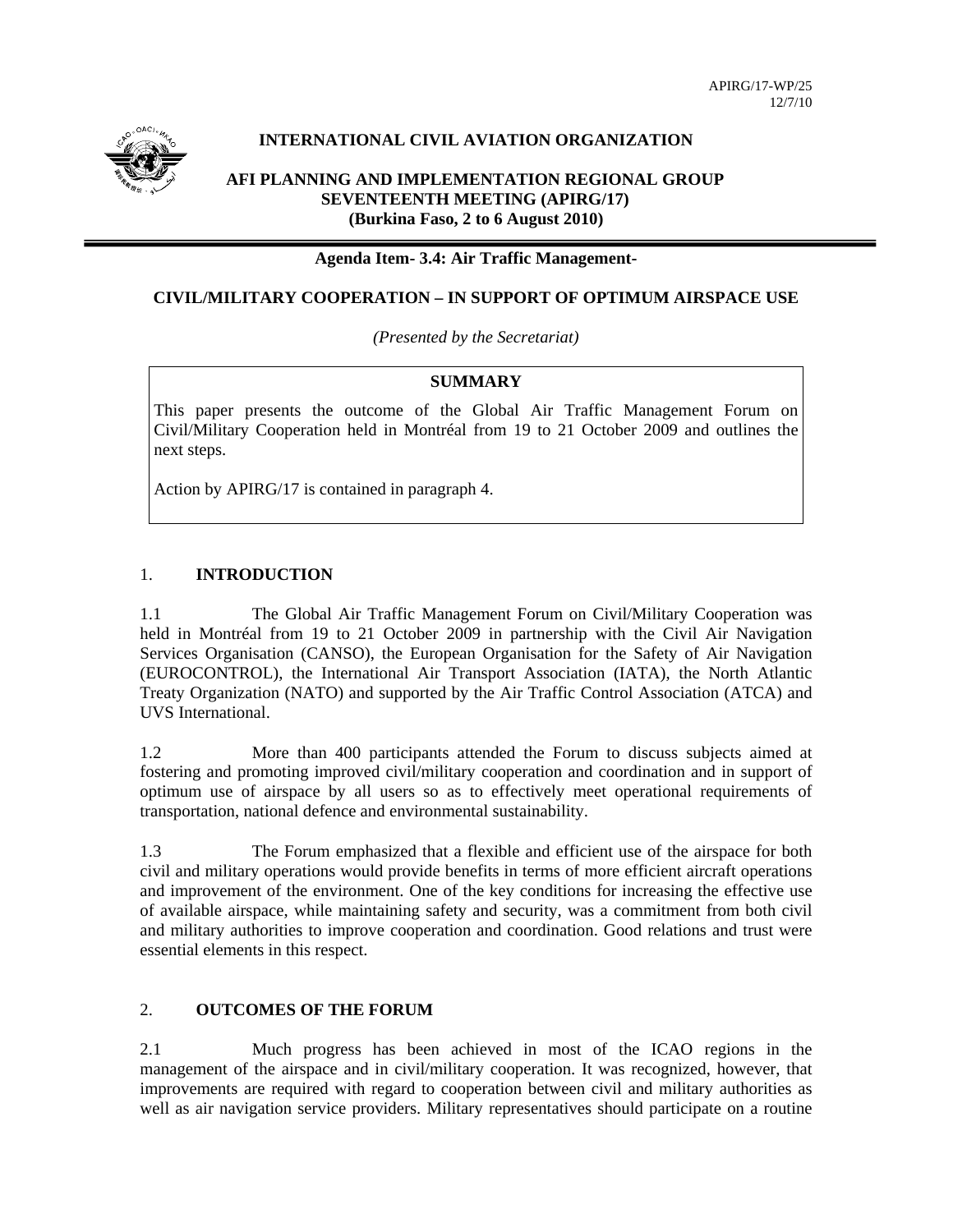basis in ICAO meetings, seminars and other related events as part of their State delegations in order to promote and foster cooperation.

- 2.2 The results of the Forum are summarized as follows:
	- b) peace and stability are essential preconditions for social and economic development;
	- c) mutual trust and confidence are principle requirements for collaboration between civil and military authorities;
	- d) safety, security and efficiency are common civil and military values;
	- e) efficiency for civil aviation signifies increased capacity, fewer delays, reduction of cost, fuel burn and emissions;
	- f) civil/military cooperation is essential at national, regional and international levels;
	- g) airspace is a continuum and a common limited resource for all civil and military users;
	- h) wide awareness and application of flexible use of airspace principles form a good common basis for global civil/military ATM coordination;
	- i) civil/military interoperability is essential to optimize safe and efficient use of airspace for all users. Interoperability gaps must be duly addressed by the aviation community as a whole;
	- j) a comprehensive global civil/military approach to security and to incident management is needed. The approach taken should build on existing positive experiences which have a potential for further improvement; and
	- k) successful collaboration requires: communication, education, a shared relationship and trust.

2.3 The *Convention on International Civil Aviation*, signed in Chicago on 7 December 1944 (Doc 7300), applies only to civil aircraft and shall not be applicable to State aircraft (Article 3a) refers). ICAO can however play a pivotal role in improving the level of cooperation and coordination between civil and military authorities and should serve as the international facilitating platform. ICAO can also use its global and regional framework to bring civil and military authorities together, raise the awareness of the States in relation to the benefits of civil/military cooperation and coordination, and facilitate the use of existing arrangements wherever possible.